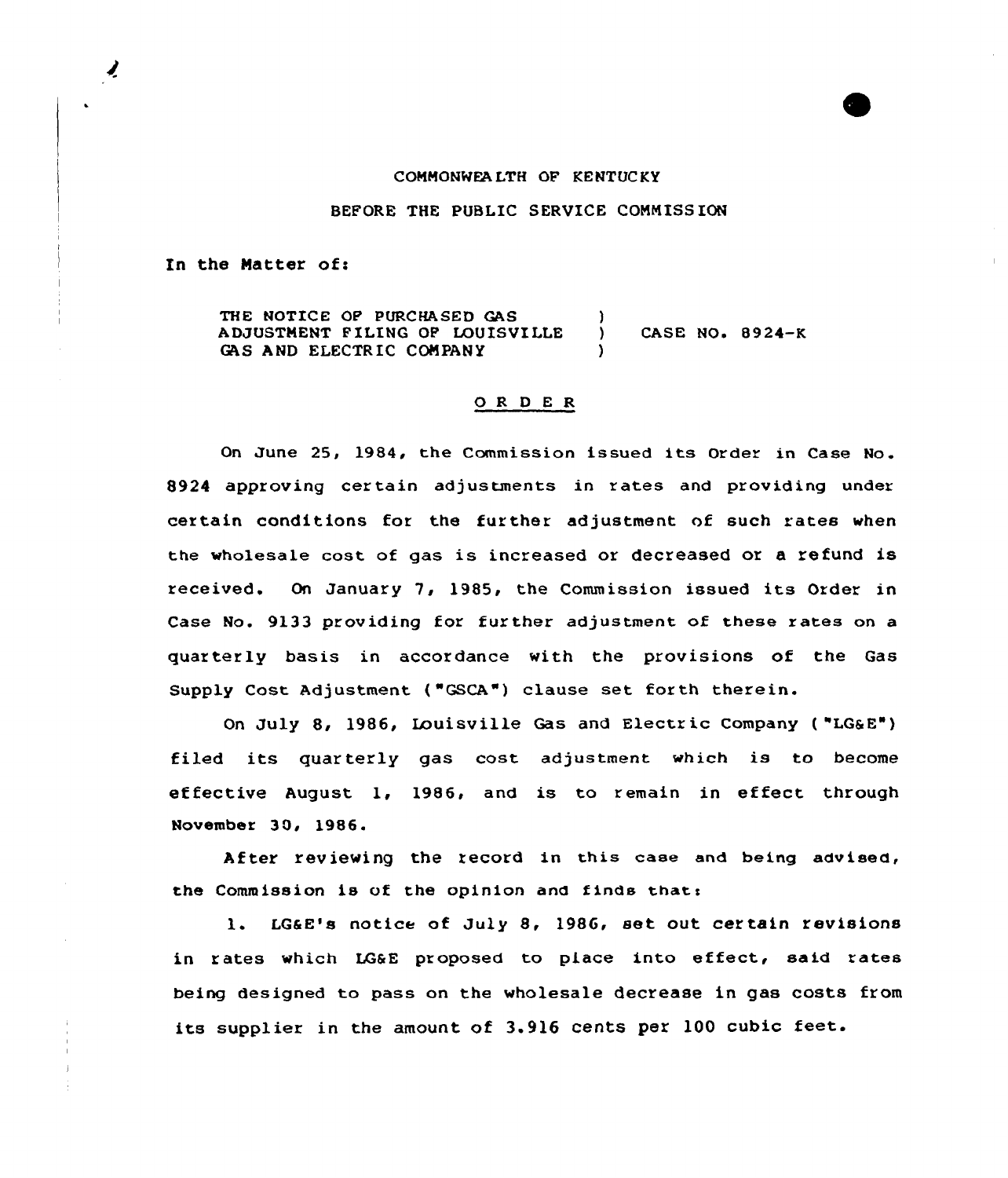2. LG&E's notice set out <sup>a</sup> total refund factor of 0.258 cents per 100 cubic feet. There is no refund for the current quar ter .

3. LG&E proposed a total adjustment in the amount of  $(6.957)$ cents per 100 cubic feet, a decrease of 3.615 cents per 100 cubic feet. This decrease represents the combined effeet of the supplier decrease and refund adjustments.

4. The Commission is concerned that seasonal fluctuations in LG&E's rates may be caused by the use of a 3-month base period. Such fluctuations could send misleading price signals to consumers. The extent of seasonal fluctuations and alternatives for reducing fluctuations should be investigated.

5. The adjustment in rates set out in the Appendix to this Order, determined under the GSCA provisions approved by the Commission in Case No. 8924 dated June 25, 1984, and Case No. 9133 dated January 7, 1985, is fair, just and reasonable and in the public interest and should be effective with gas supplied on and after August 1, 1986.

IT IS THEREFORE ORDERED that:

 $\pmb{\epsilon}$ 

1. The rates in the Appendix to this Order be and they hereby are authorized ef fective with gas supplied on and after August 1, 1986.

2. Within 30 days from the date of this Order LG6E shall file with this Commission its revised tariffs setting out the rates authorized herein.

 $-2-$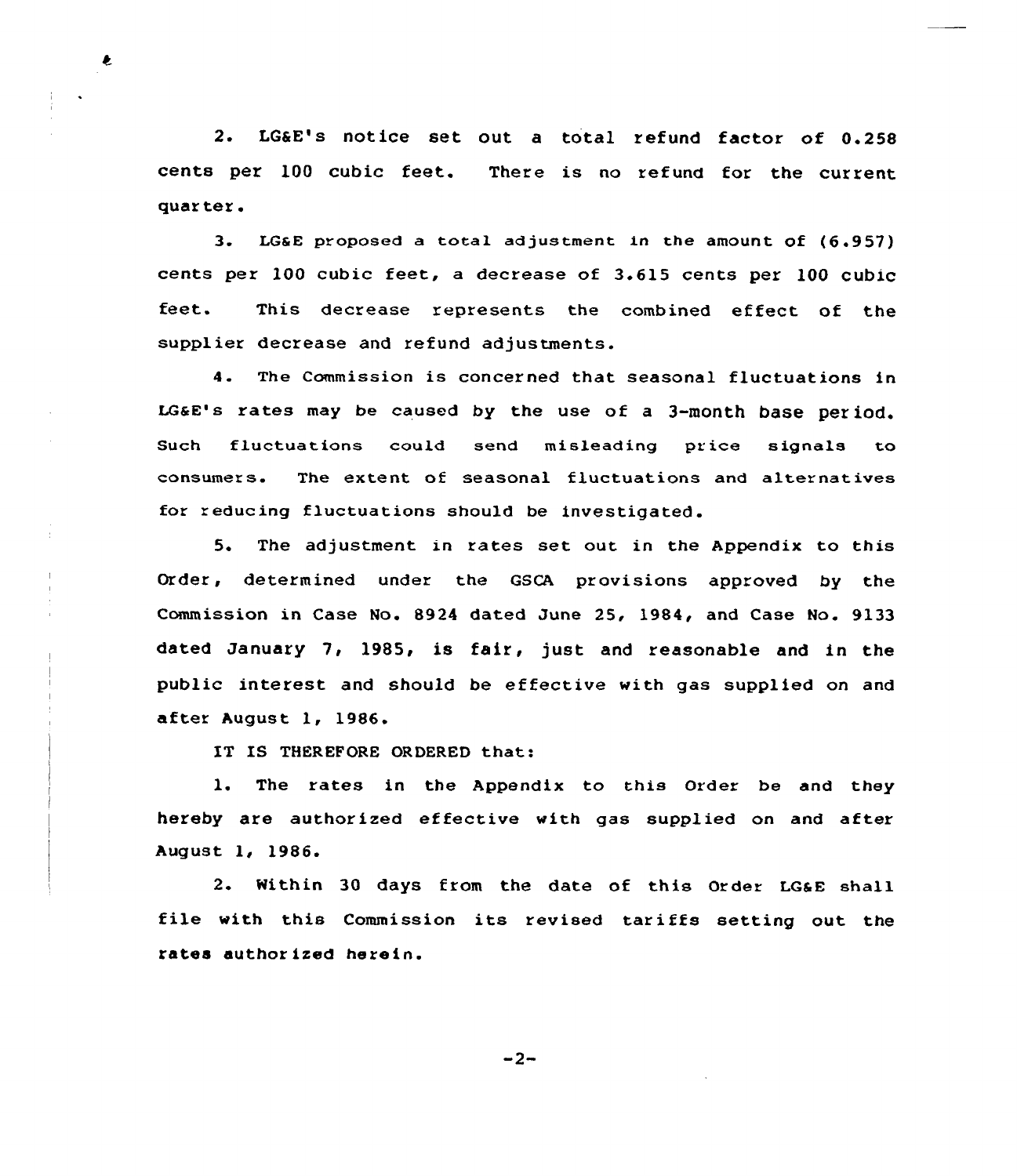3. Within 45 days from the date of this Order LG&E shall submit an analysis of var iability of rates resulting from the current GSCA methodology and propose alternatives to reduce excessive seasonal fluctuations.

Done at Frankfort, Kentucky, this 4th day of August, 1986.

PUBLIC SERVICE COMMISSION

Y 1 Chairman Vice Chairman

ure *HUN*isus,

**ATTEST:** 

eelee aan an din waar din san din de bel

Executive Director